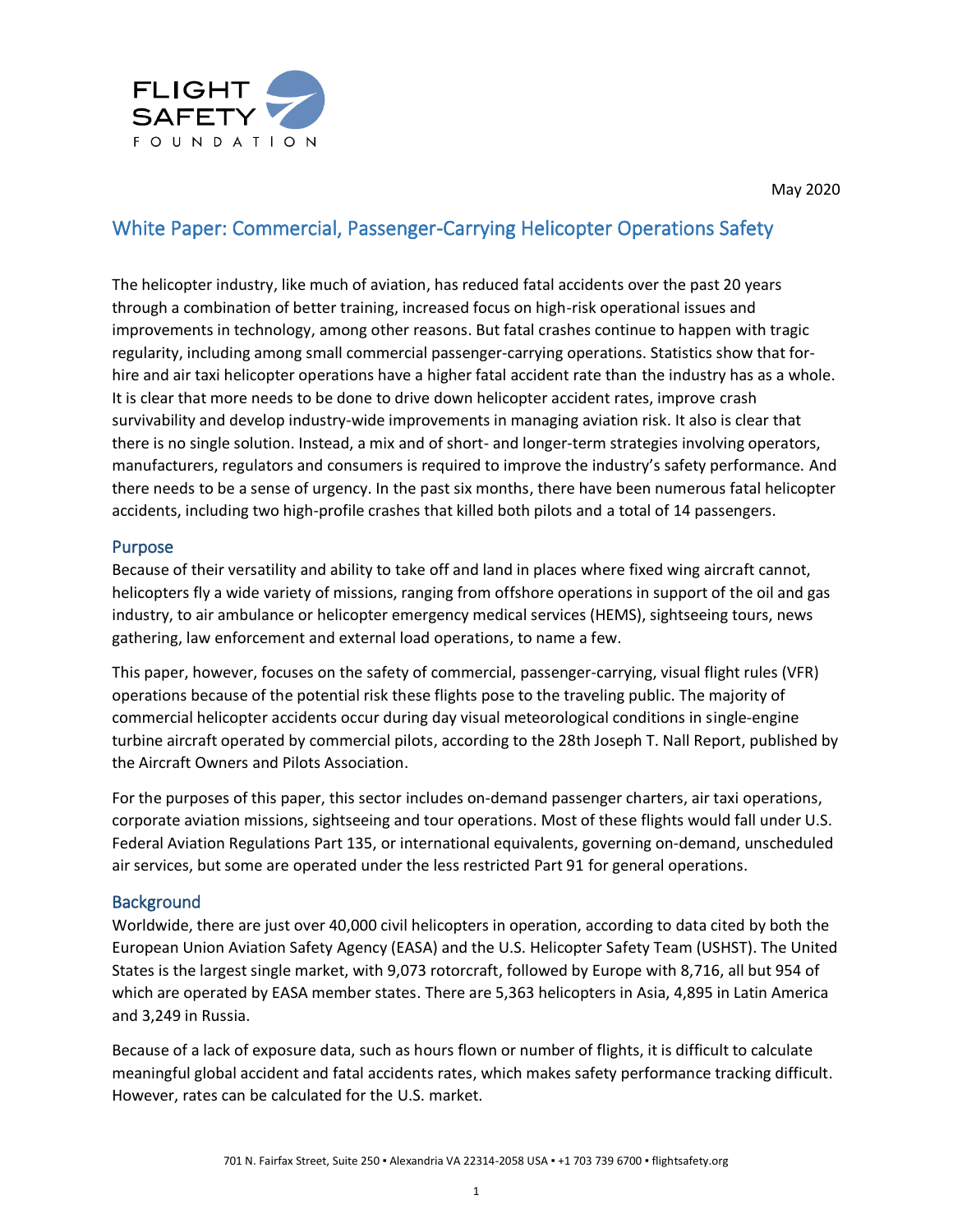

The U.S. helicopter industry's fatal accident rate declined 50 percent from 2001 through 2019, based on a five-year moving average. USHST, an organization comprised of government and industry experts dedicated to reducing the civil helicopter community's fatal accidents to zero, said the rate for the 2001–2005 period was 1.27 fatal accidents per 100,000 flight hours, while the rate for the 2015–2019 period was 0.63 fatal accidents per 100,000 hours (see figure below).





Source: USHST

As can been seen in the figure, however, the five-year moving average fatal accident rate has essentially plateaued.

In Europe, there is, on average, one non-fatal rotorcraft accident per week and 1.3 fatal accidents per month, according to EASA's Rotorcraft Safety Roadmap. "Progress in reducing EU-wide fatalities caused by rotorcraft accidents has stagnated in recent years," EASA said in the Roadmap, which was published in mid-December 2018.

For the 10-year period 2008–2017, European commercial operators suffered 62 accidents, including 16 fatal events, and 23 serious incidents, or an average of 6.2 accidents, 1.6 fatal accidents and 2.3 serious incidents per year.

## Recent Accidents

Included in the statistics for the past few years are a number of accidents that each have resulted in multiple passenger fatalities. For example:

• On March 11, 2018, an Airbus AS350 B2 being operated as an aerial photography flight in New York City ditched in the East River after losing engine power. All five passengers were killed. National Transportation Safety Board (NTSB) investigators determined that the probable cause of the accident was the use of the harness/tether system "which caught on and activated the floor-mounted engine fuel shutoff lever and resulted in the in-flight loss of engine power and the subsequent ditching." The uncertified harness/tether system also prevented the passengers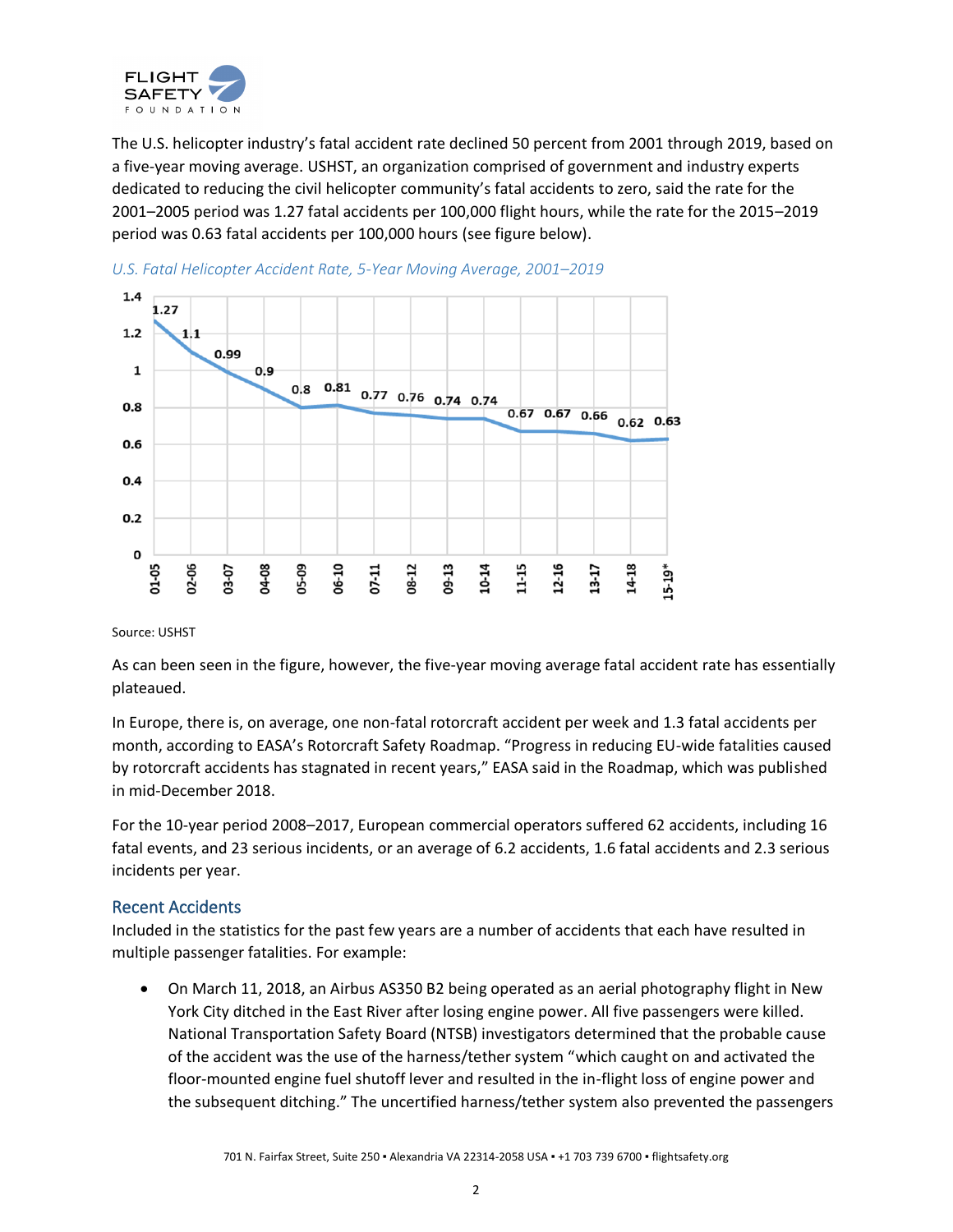

from evacuating the aircraft. The flight was operated under Part 91, as opposed to Part 135, in VFR weather conditions.

- On March 28, 2018, an AgustaWestland AW109SP on an executive flight crashed near Sao Paulo, Brazil, in bad weather, killing all six people on board.
- In July 2019, an AW139 with seven people on board crashed in the Atlantic Ocean off Grand Cay Island in the Bahamas, killing everyone on board.
- On Dec. 26, 2019, an AS350 B2 being operated on a sightseeing flight in Hawaii crashed into a ridge at 2,900 ft and then fell approximately 100 ft, according to NTSB. The pilot and six passengers were killed.
- On Jan. 26, 2020, a Sikorsky S-76B collided with hilly terrain near Calabasas, California. The aircraft was destroyed by impact forces and fire, and the pilot and all eight passengers were killed. Among the passengers were basketball star Kobe Bryant and his 13-year-old daughter, Gianna.

## **Discussion**

Helicopter operators and operations vary widely in size, complexity and equipment.

In the offshore industry, for example, safety management systems (SMS) are common, as are large fleets of multi-engine aircraft equipped with advanced safety equipment. Missions are primarily flown with two-pilot crews that are trained, and have experience, in instrument flight rules (IFR) operations. Passengers often have practiced escaping from submerged aircraft. Likewise, HEMS pilots often are IFRqualified and trained in the use of night vision imaging systems.

On the other hand, commercial, passenger-carrying missions often are offered by smaller organizations with limited resources, small fleets and less training, and flights are operated by single pilots in lighter, single-engine helicopters that are not equipped with advanced safety equipment.

U.S. civil helicopters flew nearly 34 million flight hours and suffered 233 fatal accidents during the 11 year period from 2009 through 2019, which works out to a rate of just under 0.69 fatal accidents per 100,000 flight hours, according to USHST data.

Using USHST data on the number of flight hours flown and fatal accidents suffered by 13 different types of rotary wing operations, Flight Safety Foundation calculated that commercial operations, including air taxis and for-hire, had a rate of 1.1 fatal accidents per 100,000 flight hours during the 11-year period. Personal/private flying, which likely includes some commercial type operations, as was the case with the New York City accident noted above, had a rate of 5.94 fatal accidents per 100,000 flight hours, the rate for business/corporate operations was 0.86 per 100,000 flight hours, and the rate for air tour/sightseeing was 0.34 fatal accidents per 100,000 flight hours.

One of the leading causes of accidents in VFR operations — both rotary and fixed wing and involving commercial and private flights — is inadvertent flight into instrument meteorological conditions (IMC). In a 2019 report, *Accidents Involving Visual Flight Rules Pilots in Instrument Meteorological Conditions*, the Australian Transport Safety Bureau (ATSB) said that in the 10 years from July 1, 2009, through June 30, 2019, it received reports of 101 VFR-into-IMC occurrences and that nine of those occurrences resulted in fatal accidents that killed 21 people. "Weather-related general aviation accidents remain one of the ATSB's most significant causes for concern in aviation safety; the often fatal outcomes of these accidents are all the more tragic because they are avoidable," ATSB said.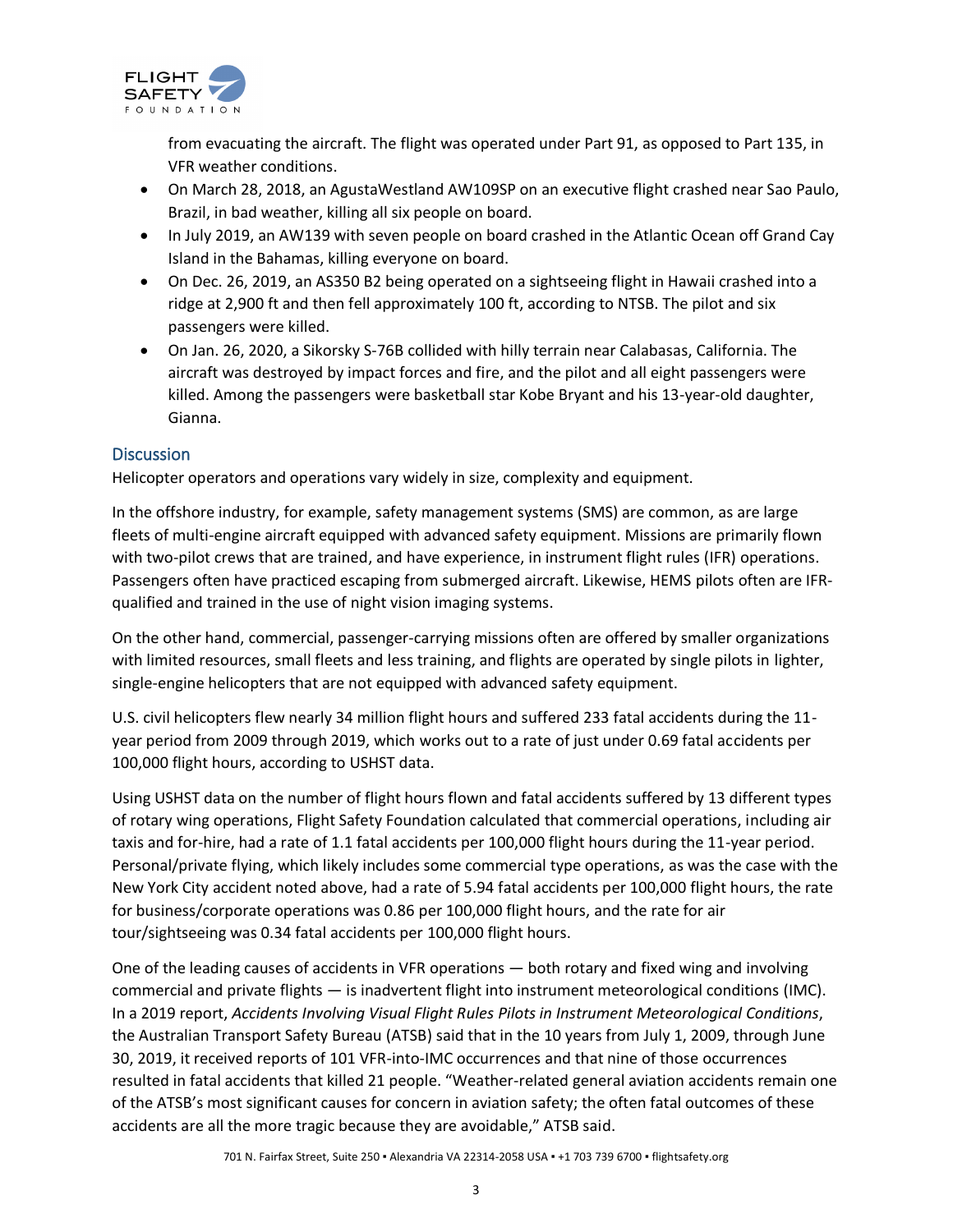

Of course, inadvertent VFR flight into IMC often can be related to other familiar accident causes such as loss of control−in flight, aircraft upset and collision with terrain or obstacles.

A search of the NTSB accident databases returns numerous examples of fatal helicopter accidents involving VFR flight into IMC or related factors. And many of the accident reports contain similar

language in the probable cause(s) section  $-i.e.,$  the NTSB determines the probable cause(s) of this accident to be:

- "The flight's inadvertent encounter with night instrument meteorological conditions, which resulted in the pilot turning the helicopter and subsequently descending into trees and terrain due to spatial disorientation." (1 fatal, 2 serious)
- "The pilot's failure to maintain clearance from mountainous terrain while operating in marginal weather conditions, which resulted in the impact … and the pilot's subsequent inability to maintain control." (5 fatal)
- "The pilot's inadvertent encounter with instrument meteorological conditions resulting in spatial disorientation, loss of control, and subsequent impact with terrain." (2 fatal)
- "The pilot's decision to perform visual flight rules flight into night instrument meteorological conditions, which resulted in loss of control due to spatial disorientation." (4 fatal)

Contributory causes that have drawn a lot of attention in various forums include the real or perceived pressure — either external or self-imposed — to push on with a flight when circumstances would normally dictate that the flight be canceled or the aircraft landed as soon as possible. This particular scenario has been seen a number of times in HEMS operations, but it also can occur when pilots are under pressure from an executive or other paying customer to complete a flight, or when tour operators feel the need to squeeze in a sightseeing flight in marginal or decaying weather conditions.

Other related issues include pilot training and decision making. Contributing to the accident noted above in which five people died "was the pilot's decision to operate into an area surrounded by rising terrain, low and possibly descending cloud bases, rain showers and high wind," the accident report said. Another report on a fatal accident said, "Contributing to the accident was the pilot's self-induced pressure to complete the mission despite the weather conditions and the operator's inadequate oversight of the flight by its operational control center."

## Five-Point Strategy to Address Near-Term Helicopter Safety Risks

There is no one-size-fits-all solution to the safety issues facing the commercial VFR helicopter industry. Instead, what is required is a strategy that addresses high-risk areas as quickly as possible while taking into account operational requirements and operator type, size and capability.

Based on the discussion above, reducing inadvertent VFR flight into IMC would go a long way toward improving the safety performance of the commercial helicopter sector, as would better pilot decision making, adherence to standard operating procedures, enhanced weather information and other factors that would improve pilot situation awareness. Additional safety benefits would result from organizational commitments not to pressure pilots into flying in marginal or deteriorating weather conditions.

It also is important to note that small operators should not be given a pass on equipment and training requirements simply because they are small. Safety is assumed by the traveling public and is the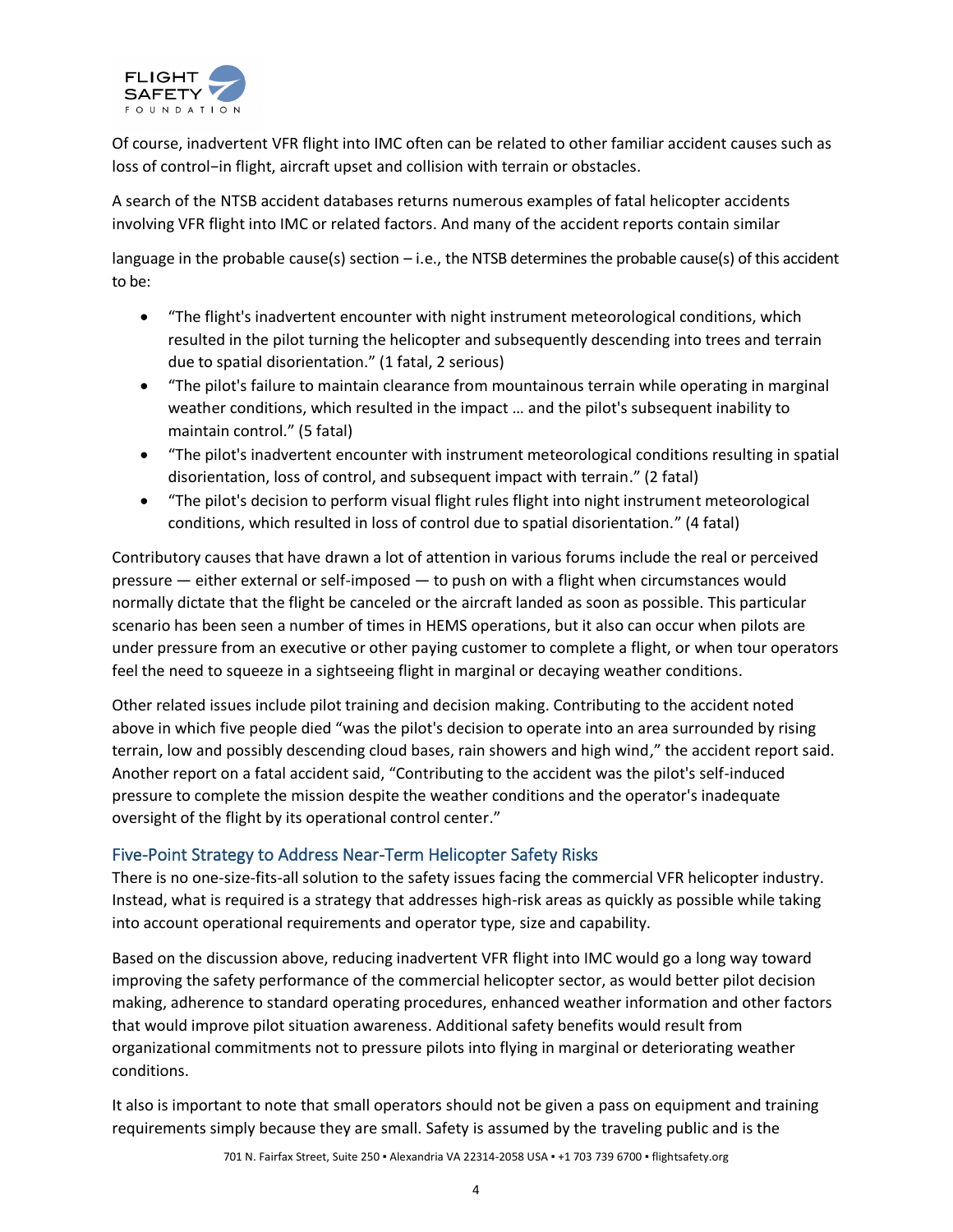

responsibility of the operator with oversight by the regulator. Delivering dependable safety results is the cost of doing business in aviation.

The strategies outlined below are intended for passenger-carrying VFR helicopter operations.

## **Implement regular risk identification and mitigation/management strategies and other tools as part of an effort to improve or develop an organizational safety culture***.*

Developing a safety culture and implementing a SMS can take time and requires buy-in from all levels of any organization, particularly from the CEO. While establishing an SMS is important for any organization, there are steps operators can take in the interim to make their operations safer, such as:

- Re-emphasize the importance of pre-flight risk assessments to help pilots identify hazards (such as weather, terrain and time pressures), plan for alternate landing sites along the route, and brief passengers on what to expect, including the possibility of diverting, turning around or ending a flight.
- Improve organizational risk assessment through the use of standard tools such as a bow tie diagram to identify threats such as aircraft upset or bad weather, and to identify defenses or controls that can be implemented. For example, the controls used to mitigate the threat of weather may include effective flight planning, the receipt of regular weather reports or forecasts, an adverse weather policy and modern weather radar installed or otherwise available in the cockpit.
- Develop a set of safety performance indicators (SPIs) based on desired outcomes, monitor progress against those SPIs and provide feedback to pilots and other operational personnel.
- Contribute to industry-wide safety data collection and analysis and dissemination of safety performance information to allow for easier and more accurate tracking of safety performance.

#### **Improve pilot decision making and adherence to procedures**

Training and technology, while an additional cost, can help to improve pilot decision making and reduce the risks identified above. Below are some possibilities to consider:

- Provide pilots with training on how to safely fly out of deteriorating weather and consider IFR training. VFR-only operators would benefit from having pilots trained and experienced in how to fly in IFR conditions.
- Install small flight recorders that record continuously from takeoff to landing. Information from these recorders can be used for pilot training and to ensure compliance with procedures, and is important to flight data monitoring programs and SMSs. Models with crash-survivable memory are invaluable in incident and accident investigation. Conversely, the lack of recording devices in accident aircraft can impede investigations and have a negative impact on safety
- Install or provide technology to improve situational awareness, such as equipment featuring digital terrain maps and current weather displays. It is important that pilots have access to the most up-to-date and accurate weather information possible to reduce the likelihood of VFR pilots flying into IMC.
- Training in single-pilot resource management (SRM) or aeronautical decision making can help pilots in single-pilot operations better manage the onboard and outside resources available before and during a flight, reducing the risk of loss of control−in flight. As the Federal Aviation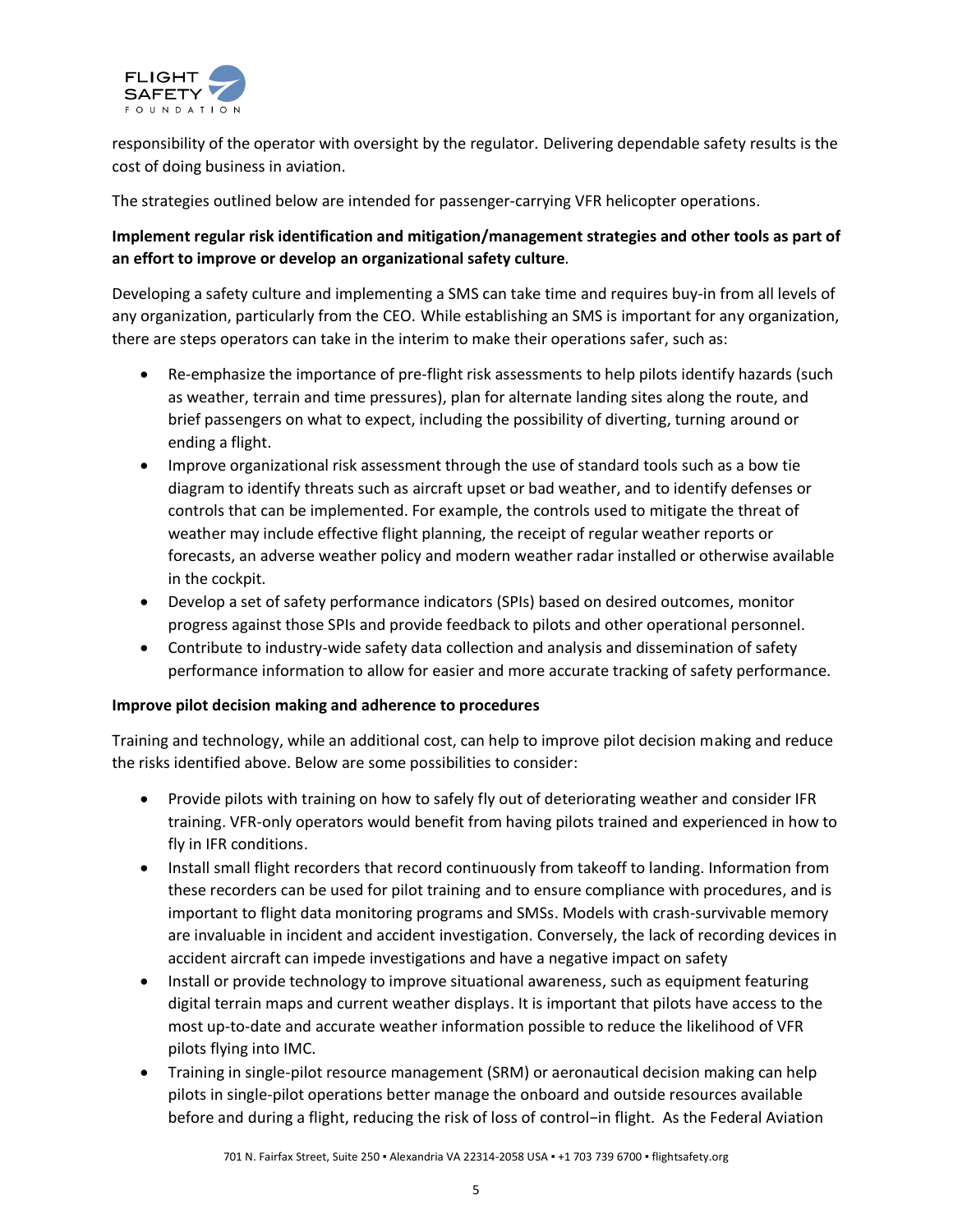

Administration's General Aviation Joint Steering Committee has said previously, a structured approach to SRM can help pilots learn to gather information, analyze it and make sound flightrelated decisions.

## **Establish clear operation guidelines and procedures to eliminate pressure on pilots to fly in marginal or deteriorating conditions and to enable easier and more consistent go/no-go decisions.**

Reducing the pressure on pilots to fly in marginal conditions is essential to cutting down on the occurrence of VFR flight into IMC. The following actions may help operators reduce such pressure:

- Enforce and measure adherence to established weather minimums. .
- Have in place a process for informing customers of decisions to cancel/postpone operations and to otherwise deal with pressure to keep going. The Helicopter Association International has a number of "land and live" resources available on its website to help pilots determine when it is better to land than to press on. Pilots must have the unequivocal backing of management to cancel planned flights because of safety concerns related to weather/visibility, fatigue or airworthiness of the aircraft.
- Limit late flight plan changes -- Effective planning, flight path management and situational awareness skills also are essential to safe operations. The flying schedule must be structured in way that allows time for effective flight planning. Making late changes to a flight plan to accommodate weather or other factors and then rushing to get off the ground before visual flight rules minimums come into play is a recipe for disaster.

#### **Educate the consumer.**

An educated consumer is a legitimate line of defense against an unsafe situation developing on a helicopter sightseeing trip or glacier landing excursion. If a customer can create pressure to fly, he or she also can push for postponement.

- Mandatory preflight safety and weather briefings Companies and individuals that contract for charter flights should insist on detailed passenger safety briefings, including instructions in when and how to operate appropriate safety equipment. Consumers also have a right to know that an aircraft and its pilot meet all relevant airworthiness, training and experience requirements.
- Develop a consumer reporting system The reporting system should provide transparency on operator safety culture, training, technologies and operational procedures that enhance safety. Transparency of safety aspects to the consumer is an important feature that can proactively improve consumer knowledge of operator safety.

#### **Enhance oversight and the regulator's role.**

Regulators have an important role to play in establishing adequate minimum safety standards and ensuring, through comprehensive and effective oversight, that those standards are met.

• National aviation authorities should work with industry to develop SMSs, flight data monitoring and/or aviation safety assurance programs that are appropriate for small operators with limited resources. Installed flight data recorders should be capable of supporting flight data monitoring and SMS.